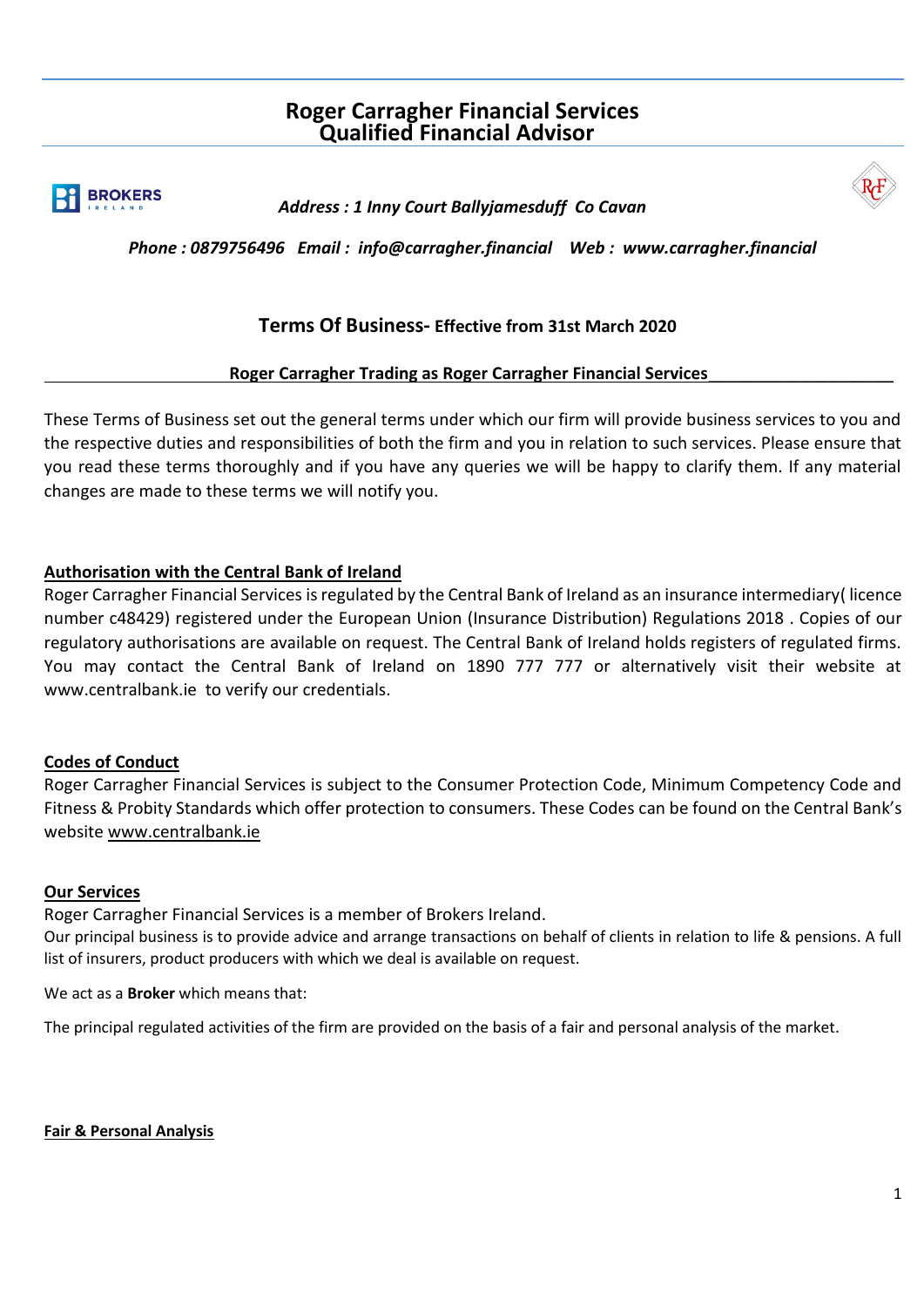The concept of fair and personal analysis describes the extent of the choice of products and providers offered by an intermediary within a particular category of life assurance, pensions, savings and investments. The number of contracts and providers considered must be sufficiently large to enable an intermediary to recommend a product that would be adequate to meet a client's needs.

The number of providers that constitutes 'sufficiently large' will vary depending on the number of providers operating in the market for a particular product or service and their

relative importance in and share of that market. The extent of fair analysis must be such that could reasonably be expected of a professional conducting business, taking into account the accessibility of information and product placement to intermediaries and the cost of the search.

In order to ensure that the number of contracts and providers is sufficiently large to constitute a fair and personal analysis of the market, we will consider the following criteria:

- the needs of the customer,
- the size of the customer order,
- $\blacksquare$  the number of providers in the market that deal with brokers,
- $\blacksquare$  the market share of each of those providers.
- the number of relevant products available from each provider,
- the availability of information about the products,
- $\blacksquare$  the quality of the product and service provided by the provider,
- cost, and
- **E** any other relevant consideration.

### **Life & Pensions**

We provide life assurance and pensions on a fair and personal analysis basis i.e. providing services on the basis of a sufficiently large number of contracts and product producers available in the market to enable us to make a recommendation, in accordance with professional criteria, regarding which contract would be adequate to meet your needs.

We will provide assistance to you for any queries you may have in relation to the policies or in the event of a claim during the life of the policy and we will explain to you the various restrictions, conditions and exclusions attached to your policy. However, it is your responsibility to read the policy documents, literature and brochures to ensure that you understand the nature of the policy cover; particularly in relation to PHI and serious illness policies.

Specifically on the subject of permanent health insurance policies we will explain to you; a) the meaning of disability as defined in the policy; b) the benefits available under the policy; c) the general exclusions that apply to the policy; and d) the reductions applied to the benefit where there are disability payments from other sources.For a serious illness policy, we will explain clearly to you the restrictions, conditions and general exclusions that attach to that policy.

## **Statement of Charges**

We are remunerated by commission and other payments from product producers on the completion of business, including a non-monetary benefit or on the basis of a combination of these methods. A non-monetary benefit will only be accepted if it enhances the quality of our service to our clients. A summary of the details of all arrangements of any fee, commission, other reward or remuneration paid or provided to us which have agreed with product providers is available on our website- www.carragher.financial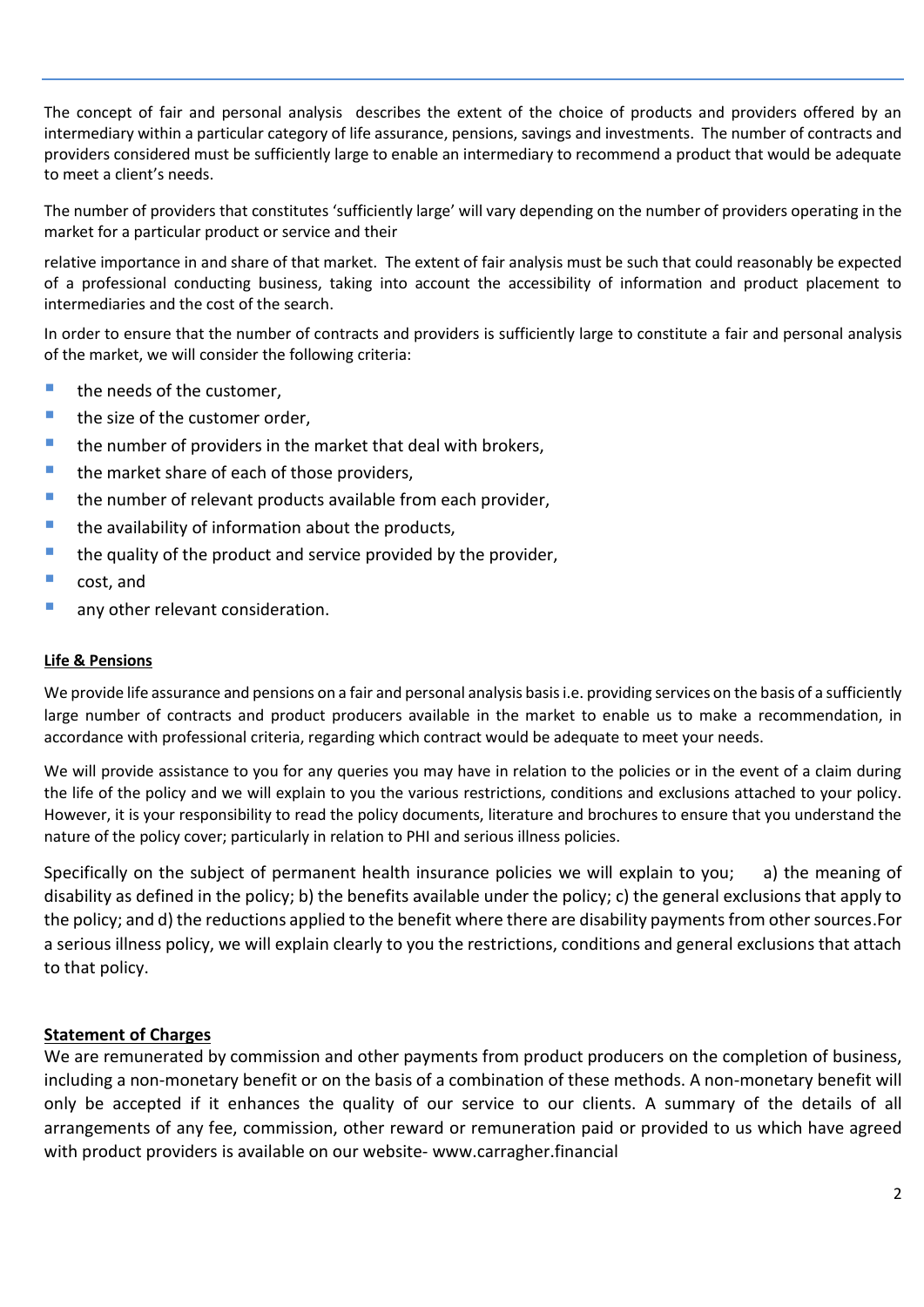#### **Regular Review**

It is in your best interests that you review, on a regular basis, the products which we have arranged for you. As your circumstances change, your needs will change. You must advise us of those changes and request a review of the relevant policy so that we can ensure that you are provided with up to date advice and products best suited to your needs. Failure to contact us in relation to changes in your circumstances or failure to request a review, may result in you having insufficient insurance cover and/or inappropriate investments.

#### **Disclosure of Information**

Any failure to disclose material information may invalidate your claim and render your policy void.

#### **Conflicts of Interest**

It is the policy of our firm to avoid conflicts of interest in providing services to you. However, where an unavoidable conflict of interest arises we will advise you of this in writing before providing you with any service. A full copy of our conflicts of interest policy is available on request.

#### **Default on payments by clients**

We will exercise our legal rights to receive payments due to us from clients (fees and insurance premiums) for services provided. In particular, without limitation to the generality of the foregoing, the firm will seek reimbursement for all payments made to insurers on behalf of clients where the firm has acted in good faith in renewing a policy of insurance for the client. Product producers may withdraw benefits or cover in the event of default on payments due under policies of insurance or other products arranged for you. We would refer you to policy documents or product terms for the details of such provisions.

#### **Complaints**

Whilst we are happy to receive verbal complaints, it would be preferable that any complaints are made in writing. We will acknowledge your complaint in writing within 5 business days and we will fully investigate it. We shall investigate the complaint as swiftly as possible, and the complainant will receive an update on the complaint at intervals of not greater than 20 business days starting from the date on which the complaint is made. On completion of our investigation, we will provide you with a written report of the outcome. In the event that you are still dissatisfied with our handling of or response to your complaint, you are entitled to refer the matter to the Financial Services and Pensions Ombudsman (FSPO). A full copy of our complaints procedure is available on request.

#### **Data Protection**

We are subject to the requirements of the General Data Protection Regulation 2018 and the Irish Data Protection Act 2018.

Roger Carragher Financial Services is committed to protecting and respecting your privacy. We wish to be transparent on how we process your data and show you that we are accountable with the GDPR in relation to not only processing your data but ensuring you understand your rights as a client. The data will be processed only in ways compatible with the purposes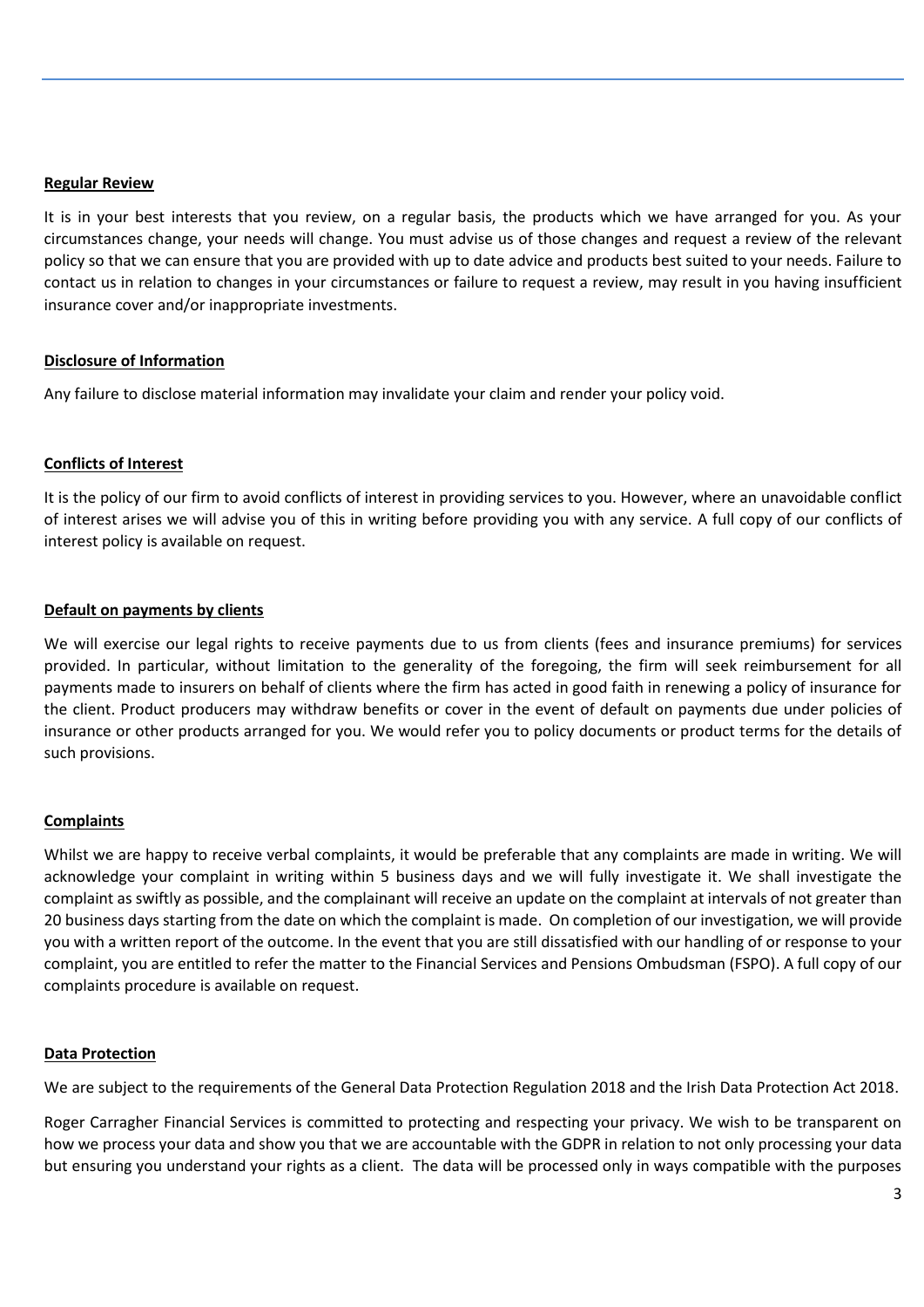for which it was given and as outlined in our Data Privacy Notice, this will be given to all our clients at the time of data collection.We will ensure that this Privacy Notice is easily assessible. Please refer to our website *(link),* if this medium is not suitable we will ensure you can easily receive a copy by hard copy, or telephonic environment. (pre-recorded). *Broker to update.* 

Please contact us at **info@carragher.financial** if you have any concerns about your personal data.

#### **Compensation Scheme**

We are members of the Investor Compensation Scheme operated by the Investor Compensation Company Ltd. See below for details.

#### **Invester Compensation Scheme**

The Investor Compensation Act, 1998 provides for the establishment of a compensation scheme and the payment, in certain circumstances, of compensation to certain clients (known as eligible investors) of authorised investment firms, as defined in that Act.

The Investor Compensation Company Ltd. (ICCL) was established under the 1998 Act to operate such a compensation scheme and our firm is a member of this scheme.

Compensation may be payable where money or investment instruments owed or belonging to clients and held, administered or managed by the firm cannot be returned to those clients for the time being and where there is no reasonably foreseeable opportunity of the firm being able to do so.

A right to compensation will arise only:

- $\blacksquare$  If the client is an eligible investor as defined in the Act; and
- If it transpires that the firm is not in a position to return client money or investment instruments owned or belonging to the clients of the firm; and
- To the extent that the client's loss is recognised for the purposes of the Act.

Where an entitlement to compensation is established, the compensation payable will be the lesser of:

- 90% of the amount of the client's loss which is recognised for the purposes of the Investor Compensation Act, 1998; or
- Compensation of up to  $£20,000$ .

For further information, contact the Investor Compensation Company Ltd. at (01) 224 4955.

## **Brokers Ireland Compensation Fund**

We are also members of the Brokers Ireland Compensation Fund. Subject to the rules of the scheme the liabilities of its members firms up to a maximum of €100,000 per client (or €250,000 in aggregate) may be discharged by the